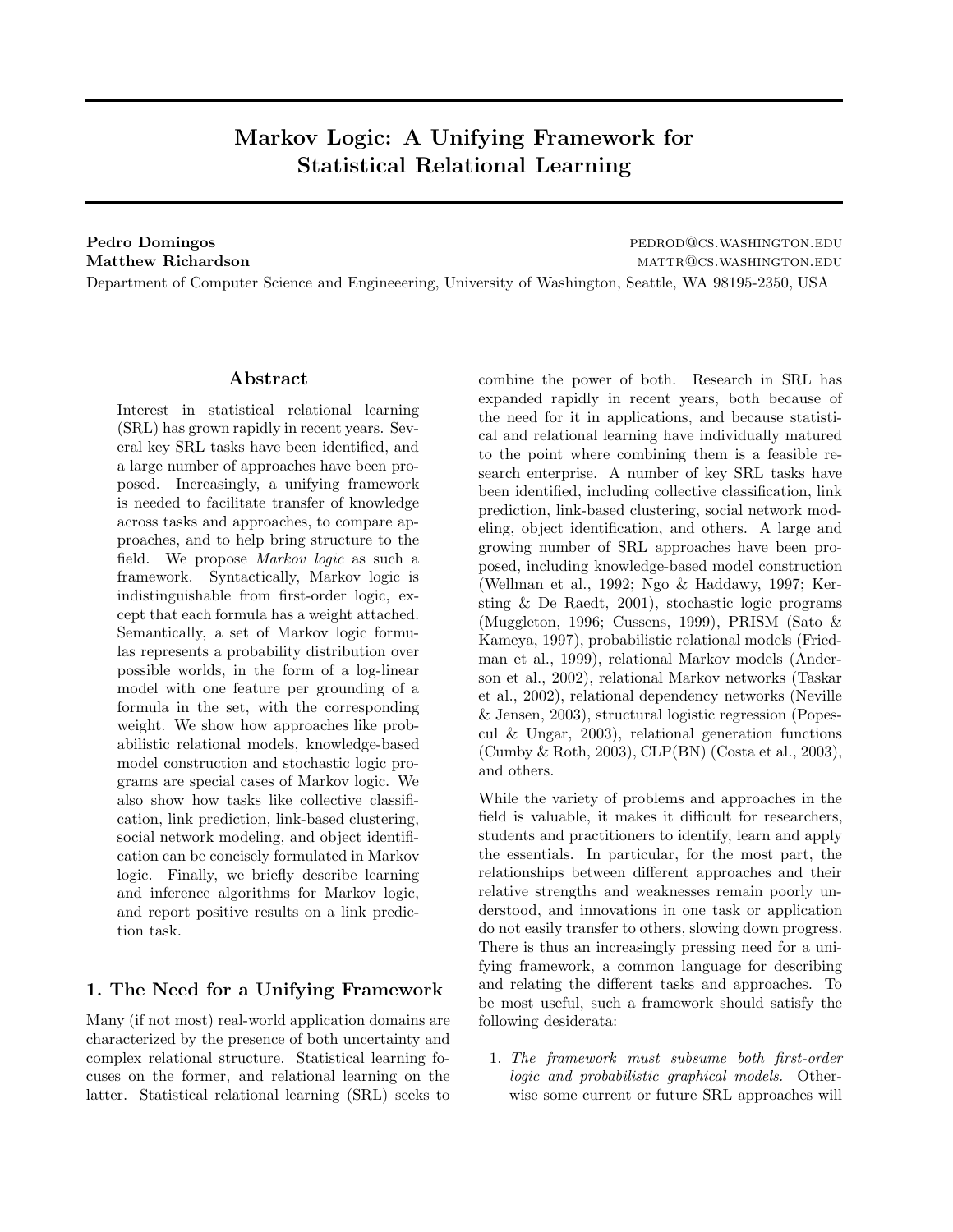fall outside its scope.

- 2. SRL problems should be representable clearly and simply in the framework.
- 3. The framework must facilitate the incorporation of domain knowledge into SRL. Because the search space for SRL algorithms is very large even by AI standards, domain knowledge is critical to success. Conversely, the ability to incorporate rich domain knowledge is one of the most attractive features of SRL.
- 4. The framework should facilitate the extension to SRL of techniques from statistical learning, inductive logic programming, probabilistic inference and logical inference. This will speed progress in SRL by taking advantage of the large extant literature in these areas.

In the next section we propose a framework that we believe meets all of these desiderata. We then describe how several SRL approaches and tasks can be formulated in this framework. Finally, we illustrate how existing learning and inference techniques can be applied within it to yield practical algorithms.

# 2. Markov Logic

Markov logic is a simple yet powerful combination of Markov networks and first-order logic. Recall that a Markov network is a model for the joint distribution of a set of variables  $X = (X_1, X_2, \ldots, X_n) \in \mathcal{X}$  (Pearl, 1988), often conveniently represented as a log-linear model:

$$
P(X=x) = \frac{1}{Z} \exp\left(\sum_{j} w_j f_j(x)\right) \tag{1}
$$

where Z is a normalization factor, and the  $f_i(x)$ 's are *features* of the state x (i.e., functions with  $\mathcal X$  as the domain). Essentially every probabilistic model of interest to SRL can be represented as a Markov network or log-linear model, including Bayesian networks, decision trees, logistic regression, etc. Markov logic raises the expressiveness of Markov networks to encompass first-order logic. Recall that a first-order domain is defined by a set of constants (which we assume finite) representing objects in the domain (e.g., Anna, Bob) and a set of predicates representing properties of those objects and relations between them (e.g.,  $Smokes(x),$  Friend $(x, y)$ . (For simplicity, we ignore functions in this paper; see Richardson and Domingos (2004) for a more complete treatment.) A predicate can be grounded by replacing its variables with constants (e.g., Smokes(Anna), Friend(Anna, Bob)). A world assigns a truth value to each possible ground predicate. A first-order knowledge base (KB) is a set of formulas in first-order logic, constructed from predicates using logical connectives and quantifiers. Essentially all the relational languages used in SRL (e.g., logic programs, frame-based systems, database query languages) are special cases of first-order logic.

A formula in Markov logic is a formula in first-order logic with an associated weight. We call a set of formulas in Markov logic a Markov logic network or MLN. MLNs define probability distributions over possible worlds (Halpern, 1990) as follows.

**Definition 2.1** A Markov logic network L is a set of  $pairs (F_i, w_i), where F_i is a formula in first-order logic$ and  $w_i$  is a real number. Together with a finite set of constants  $C = \{c_1, c_2, \ldots, c_{|C|}\},\$  it defines a Markov network  $M_{L,C}$  (Equation 1) as follows:

- 1.  $M_{L,C}$  contains one binary node for each possible grounding of each predicate appearing in L. The value of the node is 1 if the ground predicate is true, and 0 otherwise.
- 2.  $M_{L,C}$  contains one feature for each possible grounding of each formula  $F_i$  in  $L$ . The value of this feature is 1 if the ground formula is true, and 0 otherwise. The weight of the feature is the  $w_i$  associated with  $F_i$  in  $L$ .

A first-order KB can be seen as a set of hard constraints on the set of possible worlds: if a world violates even one formula, it has zero probability. The basic idea in Markov logic is to soften these constraints: when a world violates one formula in the KB it is less probable, but not impossible. The fewer formulas a world violates, the more probable it is. A formula's associated weight reflects how strong a constraint it is: the higher the weight, the greater the difference in log probability between a world that satisfies the formula and one that does not, other things being equal. As weights increase, an MLN increasingly resembles a purely logical KB. In the limit of all infinite weights, the MLN represents a uniform distribution over the worlds that satisfy the KB.

An MLN without variables (i.e., containing only ground formulas) is an ordinary Markov network. Any log-linear model over Boolean variables can be represented as an MLN, since each state of a Boolean clique is defined by a conjunction of literals. (This extends trivially to discrete variables, and to binary encoding of numeric variables.)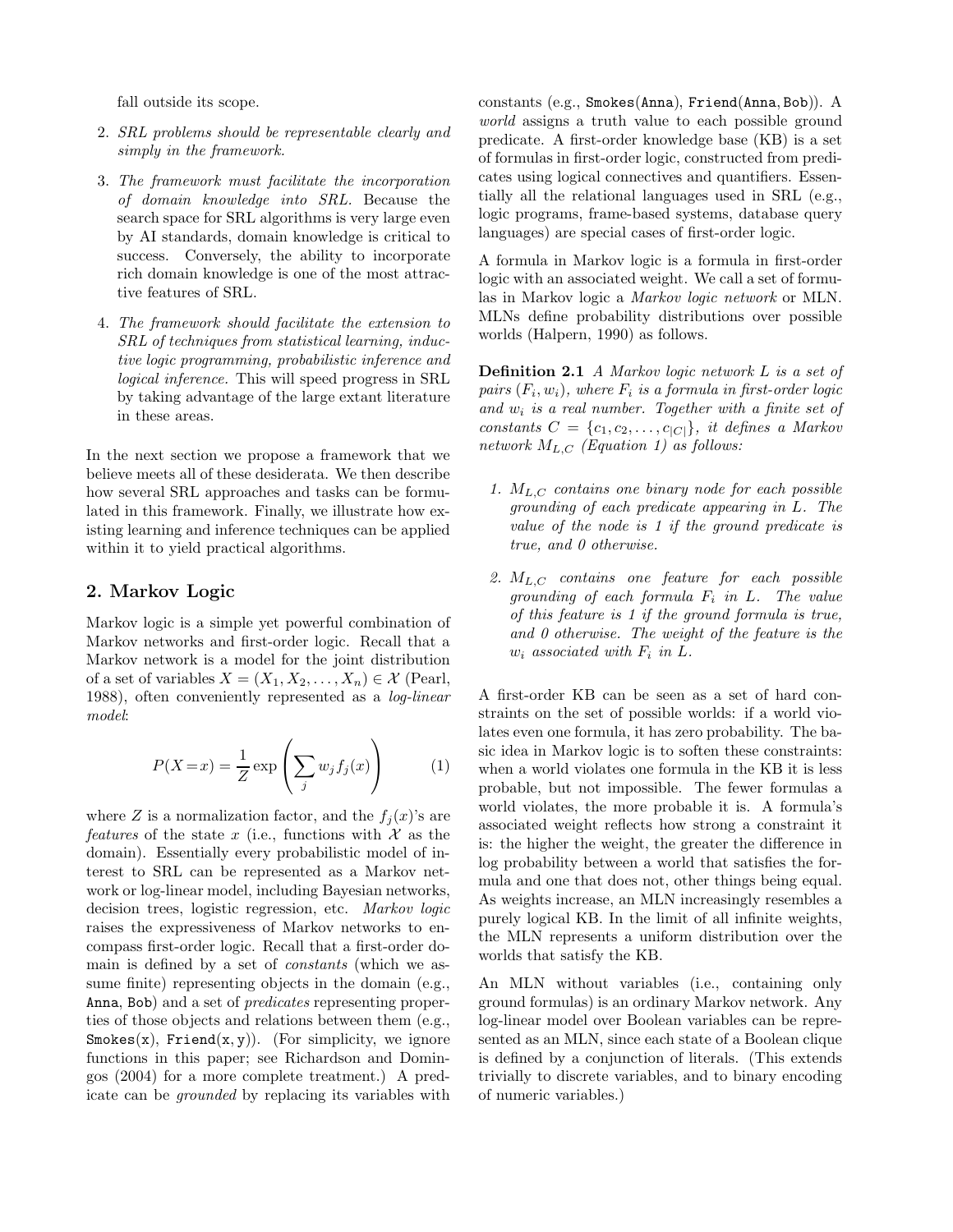An MLN can be viewed as a template for constructing Markov networks. In different worlds (different sets of constants) it will produce different networks, and these may be of widely varying size, but all will have certain regularities in structure and parameters, given by the MLN (e.g., all groundings of the same formula will have the same weight).

# 3. SRL Approaches

Since Markov logic subsumes first-order logic and probabilistic graphical models, it subsumes all representations used in SRL that are formed from special cases of them. However, it is enlightening to see how these representations map into Markov logic, and here we informally do this for a few of the most popular ones.

### 3.1. Knowledge-Based Model Construction

Knowledge-based model construction (KBMC), the oldest SRL approach (Wellman et al., 1992; Ngo & Haddawy, 1997; Kersting & De Raedt, 2001), is a combination of logic programming and Bayesian networks. KBMC, like all other SRL approaches based on logic programming, is a restriction of Markov logic to KBs containing only Horn clauses. As in Markov logic, nodes in KBMC represent ground predicates. The parents of a node are the predicates appearing in the bodies of Horn clauses having the node as a consequent. The conditional probability of a node given the truth values of its parent rule bodies is specified by a combination function (e.g., noisy OR, logistic regression, arbitrary CPT). A KBMC model is translated into Markov logic by writing down a set of formulas for each first-order predicate Pk(...) in the domain. Each formula is a conjunction containing  $P_k(...)$  and one literal per parent of Pk(...) (i.e., per first-order predicate appearing in a Horn clause having  $Pk(...)$  as the consequent). A subset of these literals are negated; there is one formula for each possible combination of positive and negative literals. The weight of the formula is  $w = \log[p/(1-p)]$ , where p is the conditional probability of the child predicate when the corresponding conjunction of parent literals is true, according to the combination function used. If the combination function is logistic regression, it can be represented using only a linear number of formulas, taking advantage of the fact that it is a (conditional) Markov network with a binary clique between each predictor and the response. Noisy OR can similarly be represented with a linear number of parents.

### 3.2. Stochastic Logic Programs

Stochastic logic programs (SLPs) (Muggleton, 1996; Cussens, 1999) are a combination of logic programming and log-linear models. Puech and Muggleton (2003) showed that SLPs are a special case of KBMC, and thus they can be represented in Markov logic in the same way.

### 3.3. Probabilistic Relational Models

Probabilistic relational models (PRMs) (Friedman et al., 1999) are a combination of frame-based systems and Bayesian networks. PRMs can be represented in Markov logic by defining a predicate  $S(x, v)$ for each (propositional or relational) attribute of each class, where  $S(x, v)$  means "The value of attribute S in object x is v." A PRM is then translated into Markov logic by writing down a formula for each line of each (class-level) conditional probability table (CPT) and value of the child attribute. The formula is a conjunction of literals stating the parent values and a literal stating the child value, and its weight is the logarithm of  $P(x|Parents(x))$ , the corresponding entry in the CPT. In addition, the MLN contains formulas with infinite weight stating that each attribute must take exactly one value. Notice that this approach handles all types of uncertainty in PRMs (attribute, reference and existence uncertainty).

### 3.4. Relational Markov Networks

Relational Markov networks (RMNs) (Taskar et al., 2002) are a combination of Markov networks and conjunctive queries, a subset of the SQL database query language. An RMN is simply an MLN with a formula (in particular, a conjunction of literals) for each possible state of each clique template in the RMN, with the corresponding weight.

### 3.5. Structural Logistic Regression

In structural logistic regression (SLR) (Popescul & Ungar, 2003), the predictors are the output of SQL queries over the input data. Just as a logistic regression model is a discriminatively-trained Markov network, an SLR model is a discriminatively-trained  $MLN.<sup>1</sup>$ 

#### 3.6. Relational Dependency Networks

In a relational dependency network (RDN), each node's probability conditioned on its Markov blanket is

<sup>&</sup>lt;sup>1</sup>Use of SQL aggregates requires that their definitions be imported into the MLN.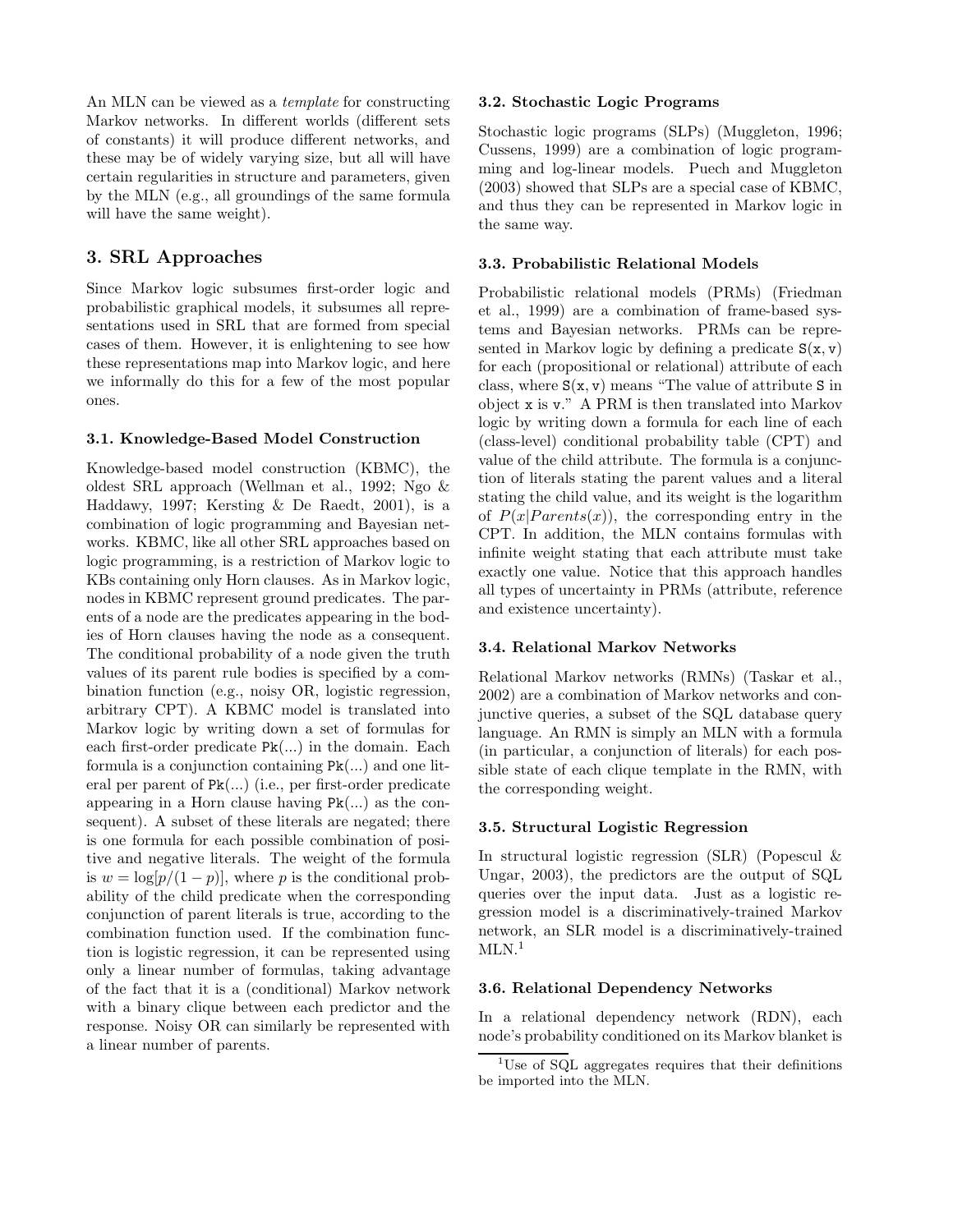given by a decision tree (Neville & Jensen, 2003). Every RDN has a corresponding MLN in the same way that every dependency network has a corresponding Markov network, given by the stationary distribution of a Gibbs sampler operating on it (Heckerman et al., 2000).

# 4. SRL Tasks

In this section, we show how key SRL tasks can be concisely formulated in Markov logic, making it possible to bring the full power of logical and statistical learning and inference approaches to bear on them.

### 4.1. Collective Classification

The goal of ordinary classification is to predict the class of an object given its attributes. In collective classification, we also take into account the classes of related objects. Attributes can be represented in Markov logic as predicates of the form  $A(x, y)$ , where A is an attribute, x is an object, and v is the value of A in x. The class is a designated attribute C, representable by  $C(x, v)$ , where v is x's class. Classification is now simply the problem of inferring the truth value of  $C(x, y)$  for all x and v of interest given all known  $A(x, y)$ . Ordinary classification is the special case where  $C(x_i, v)$  and  $C(x_j, v)$  are independent for all xi and xj given the known  $A(x, v)$ . In collective classification, the Markov blanket of  $C(x_i, v)$  includes other  $C(x, j, v)$ , even after conditioning on the known  $A(x, y)$ . Relations between objects are represented by predicates of the form  $R(x_i, x_j)$ . A number of interesting generalizations are readily apparent, for example  $C(x_i, v)$  and  $C(x_i, v)$  may be indirectly dependent via unknown predicates, possibly including the  $R(x_i, x_j)$ predicates themselves. Background knowledge can be incorporated by stating it in first-order logic, learning weights for the resulting formulas, and possibly refining them (see Richardson and Domingos (2004) for an example).

### 4.2. Link Prediction

The goal of link prediction is to determine whether a relation exists between two objects of interest (e.g., whether Anna is Bob's Ph.D. advisor) from the properties of those objects and possibly other known relations. The formulation of this problem in Markov logic is identical to that of collective classification, with the only difference that the goal is now to infer the value of  $R(x_i, x_j)$  for all object pairs of interest, instead of  $C(x, v)$ .

### 4.3. Link-Based Clustering

The goal of clustering is to group together objects with similar attributes. In model-based clustering, we assume a generative model  $P(X) = \sum_{C} P(C)P(X|C)$ , where  $X$  is an object,  $C$  ranges over clusters, and  $P(C|X)$  is X's degree of membership in cluster C. In link-based clustering, objects are clustered according to their links (e.g., objects that are more closely related are more likely to belong to the same cluster), and possibly according to their attributes as well. This problem can be formulated in Markov logic by postulating an unobserved predicate  $C(x, v)$  with the meaning "x belongs to cluster v," and having formulas in the MLN involving this predicate and the observed ones (e.g.,  $R(x_i, x_j)$  for links and  $A(x, y)$  for attributes). Linkbased clustering can now be performed by learning the parameters of the MLN, and cluster memberships are given by the probabilities of the  $C(x, v)$  predicates conditioned on the observed ones.

## 4.4. Social Network Modeling

Social networks are graphs where nodes represent social actors (e.g., people) and arcs represent relations between them (e.g., friendship). Social network analysis (Wasserman & Faust, 1994) is concerned with building models relating actors' properties and their links. For example, the probability of two actors forming a link may depend on the similarity of their attributes, and conversely two linked actors may be more likely to have certain properties. These models are typically Markov networks, and can be concisely represented by formulas like  $\forall x \forall y \forall v R(x, y) \Rightarrow (A(x, v) \Leftrightarrow$  $A(y, y)$ , where x and y are actors,  $R(x, y)$  is a relation between them,  $A(x, y)$  represents an attribute of x, and the weight of the formula captures the strength of the correlation between the relation and the attribute similarity. For example, a model stating that friends tend to have similar smoking habits can be represented by the formula  $\forall x \forall y$  Friends $(x, y) \Rightarrow (\text{Smokes}(x) \Leftrightarrow$  $Smokes(y)$ . Notice that this formula is false as a universally quantified statement in first-order logic, but is true in some domains as a probabilistic statement in Markov logic (Lloyd-Richardson et al., 2002). As well as encompassing existing social network models, Markov logic allows richer ones to be easily stated (e.g., by writing formulas involving multiple types of relations and multiple attributes, as well as more complex dependencies between them). These models can then be learned and applied using techniques like those in Richardson and Domingos (2004) (see next section).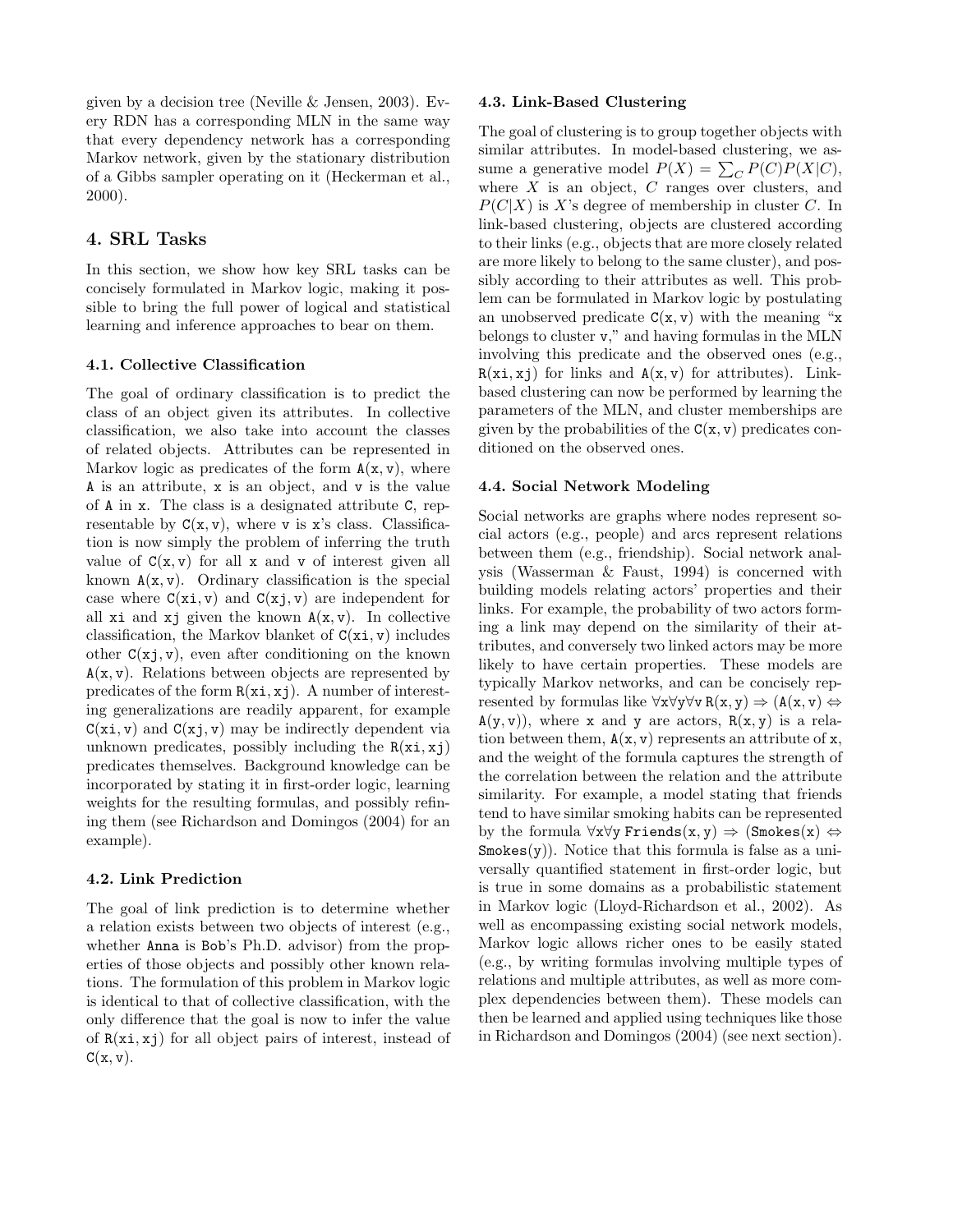### 4.5. Object Identification

Object identification (also known as record linkage, de-duplication, and others) is the problem of determining which records in a database refer to the same real-world entity (e.g., which entries in a bibliographic database represent the same publication). This problem is of crucial importance to many companies, government agencies, and large-scale scientific projects. One way to represent it in Markov logic is by defining a predicate  $Same(x, y)$  with the meaning "x represents the same real-world entity as y." This predicate is applied both to records and their fields (e.g., Same("ICML", "Intl. Conf. on Mach. Learn.")). The dependencies between record matches and field matches can then be represented by formulas like  $\forall x \forall y \; \texttt{Same}(x, y) \Leftrightarrow \texttt{Same}(\texttt{fi}(x), \texttt{fi}(y)), \text{ where } x \text{ and } y \in \texttt{Same}(\texttt{fi}(x), \texttt{fi}(y)), \text{ where } x \text{ and } y \in \texttt{Page}(\texttt{fi}(x), \texttt{fi}(y)), \text{ where } x \text{ and } y \in \texttt{Page}(\texttt{fi}(x), \texttt{fi}(y)), \text{ where } x \text{ and } y \in \texttt{Page}(\texttt{fi}(x), \texttt{fi}(y)), \text{ where } x \text{ and } y \in \texttt{Page}(\texttt{fi}(x), \text$ y are records and  $f_i(x)$  is a function returning the value of the ith field of record x. We have successfully applied this approach to de-duplicating the Cora database of computer science papers (Parag & Domingos, 2004). Because it allows information to propagate from one match decision (i.e., one grounding of  $Same(x, y)$  to another via fields that appear in both pairs of records, it effectively performs collective object identification, and in our experiments outperformed the traditional method of making each match decision independently of all others. For example, matching two references may allow us to determine that "ICML" and "MLC" represent the same conference, which in turn may help us to match another pair of references where one contains "ICML" and the other "MLC." Markov logic also allows additional information to be incorporated into a de-duplication system easily, modularly and uniformly. For example, transitive closure is incorporated by adding the formula ∀x∀y∀z Same(x, y) ∧ Same(y, z) ⇒ Same(x, z), with a weight that can be learned from data.

# 5. Implementation

In principle, any inductive logic programming (ILP) approach can be used to learn the structure of an MLN, and any approach for learning Markov network parameters (e.g., conjugate gradient or iterative scaling) can be used to learn the weights. Likewise, any method for inference in Markov networks (e.g., Markov chain Monte Carlo, belief propagation) can be used to perform inference in grounded MLNs, and logical inference methods can be used to construct the subsets of these networks relevant to a particular query. Logical inference can also be used to find modes of the distribution, which, if the KB is satisfiable and all weights are positive, are the satisfying assignments of

truth values to ground predicates. When no satisfying assignments exist, modes can still be found using methods like MaxWalkSat, a variation of the WalkSat satisfiability search algorithm for finding truth assignments that maximize the sum of weights of satisfied clauses (Selman et al., 1996).

In Richardson and Domingos (2004), we describe one possible implementation of Markov logic, using MaxWalkSat and Gibbs sampling for inference, the CLAUDIEN ILP system (De Raedt & Dehaspe, 1997) for structure learning, and a pseudo-likelihood method for parameter learning (Besag, 1975). We have tested this approach on a link prediction task (predicting which students are advised by which faculty from a multi-relational database describing our department), and found that it outperforms a purely relational learner (CLAUDIEN), a purely statistical learner (Bayesian networks, restricted or not to a naive Bayes structure), and a pure knowledge-based approach (manually constructed first-order KB).

## 6. Conclusion

The rapid growth in the variety of SRL approaches and tasks has led to the need for a unifying framework. In this paper we propose Markov logic as a candidate for such a framework. Markov logic subsumes first-order logic and Markov networks, and allows a wide variety of SRL tasks and approaches to be formulated in a common language. Initial experiments with an implementation of Markov logic have yielded good results.

### Acknowledgements

We are grateful to Julian Besag, Nilesh Dalvi, Alon Halevy, Henry Kautz, Tian Sang, Bart Selman, Dan Suciu, and Wei Wei for helpful discussions. This research was partly supported by an IBM Ph.D. Fellowship to the first author, and by ONR grant N00014- 02-1-0408.

# References

- Anderson, C., Domingos, P., & Weld, D. (2002). Relational Markov models and their application to adaptive Web navigation. Proceedings of the Eighth ACM SIGKDD International Conference on Knowledge Discovery and Data Mining (pp. 143–152). Edmonton, Canada: ACM Press.
- Besag, J. (1975). Statistical analysis of non-lattice data. The Statistician, 24, 179–195.

Costa, V. S., Page, D., Qazi, M., , & Cussens, J.